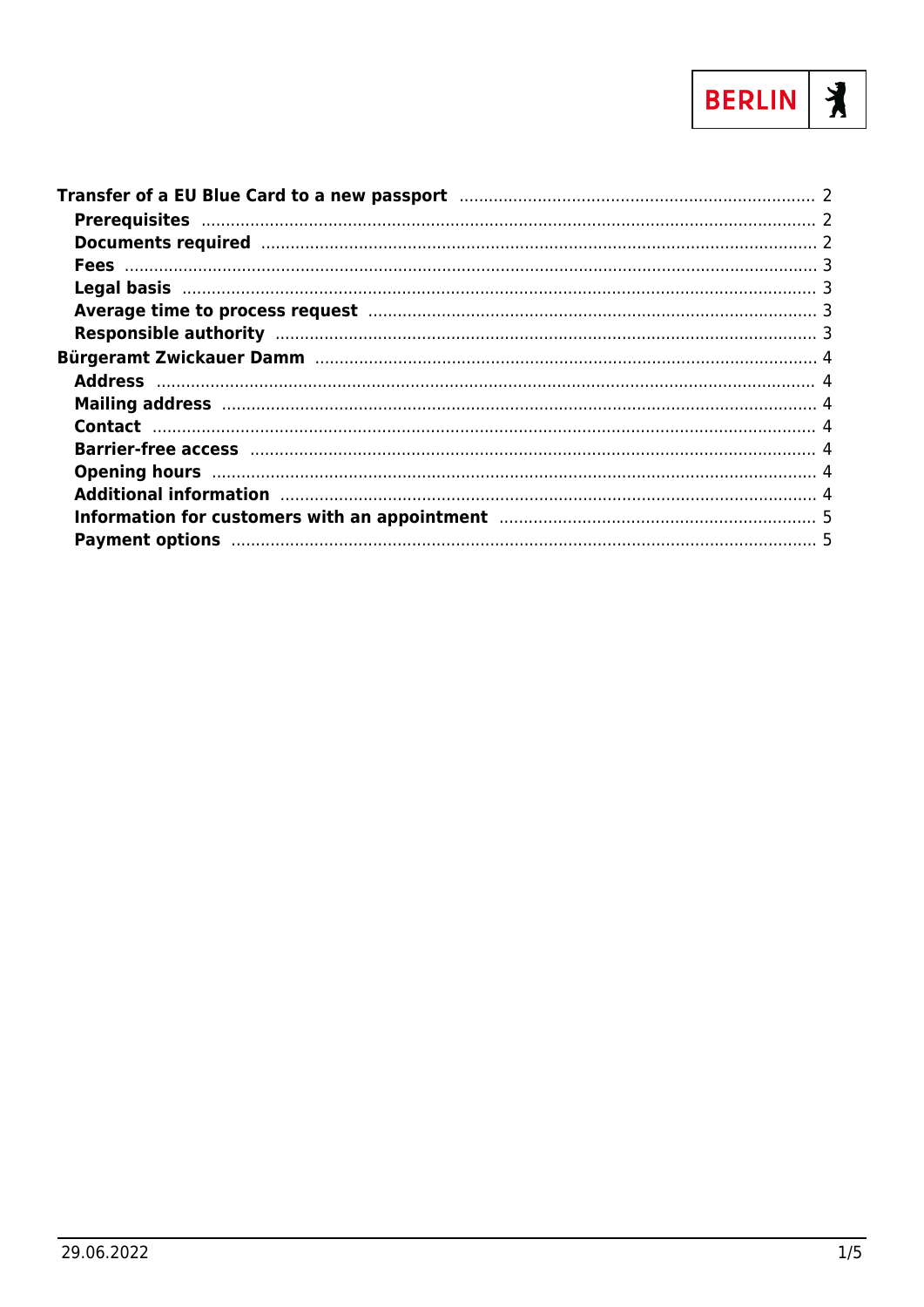# <span id="page-1-0"></span>Transfer of a EU Blue Card to a new passport

Do you have an EU Blue Card and have you received a new passport?

Then (only) the plastic card of your EU Blue Card residence permit is no longer valid, since this plastic card refers to your old passport. **However, your residence title EU Blue Card is still valid.**

Please read the following notes before booking an appointment.

#### **Is your EU Blue Card only valid for a maximum of a further 6 months?**

If so, please do not attend the Berlin Immigration Office before it is neccessary to extend your EU Blue Card. This will save you time and money.

#### **Are you wanting to travel abroad?**

If no appointments are available at short notice, you can still travel abroad. Re-entry to Germany is easy, if your EU Blue Card residence permit is still valid and you still have the old passport.

Take your old and new passports and your EU Blue Card with you on your trip. However, we recommend that you enquire about the entry and exit conditions of the country you are visiting before you travel abroad (for example at the embassy of the country you are visiting).

### <span id="page-1-1"></span>**Prerequisites**

- **Main residence in Berlin**
- **Personal appearance by appointment is required**

Transfers are made at the Citizens' Registration Offices or at the Berlin Immigration Office

generally only with an appointment.

**Transfer in a Bürgeramt**

You can generally have the transfer carried out at any Berlin Citizens Registration Office (Bürgeramt), as long as the following requirements are met:

- You have your old, full passport together with the valid EU Blue Card.
- The EU Blue Card was issued in Berlin.
- Your old passport is complete.
- $\circ$  There is no more than 12 months between the expiry date of the old passport and the date of issue of the new passport.
- You have not resided outside the federal territory for a continuous period longer than 12 months.
- **Transfer in the Berlin Immigration Office** If one of the above mentioned requirements for making the transfer at the Citizens Registration Office (Bürgeramt) is not met (e.g. old passport is no longer present, the EU Blue Card was not issued in Berlin) the Berlin Immigration Office is responsible for the transfer.

### <span id="page-1-2"></span>**Documents required**

- **Your new passport**
- **Your old passport**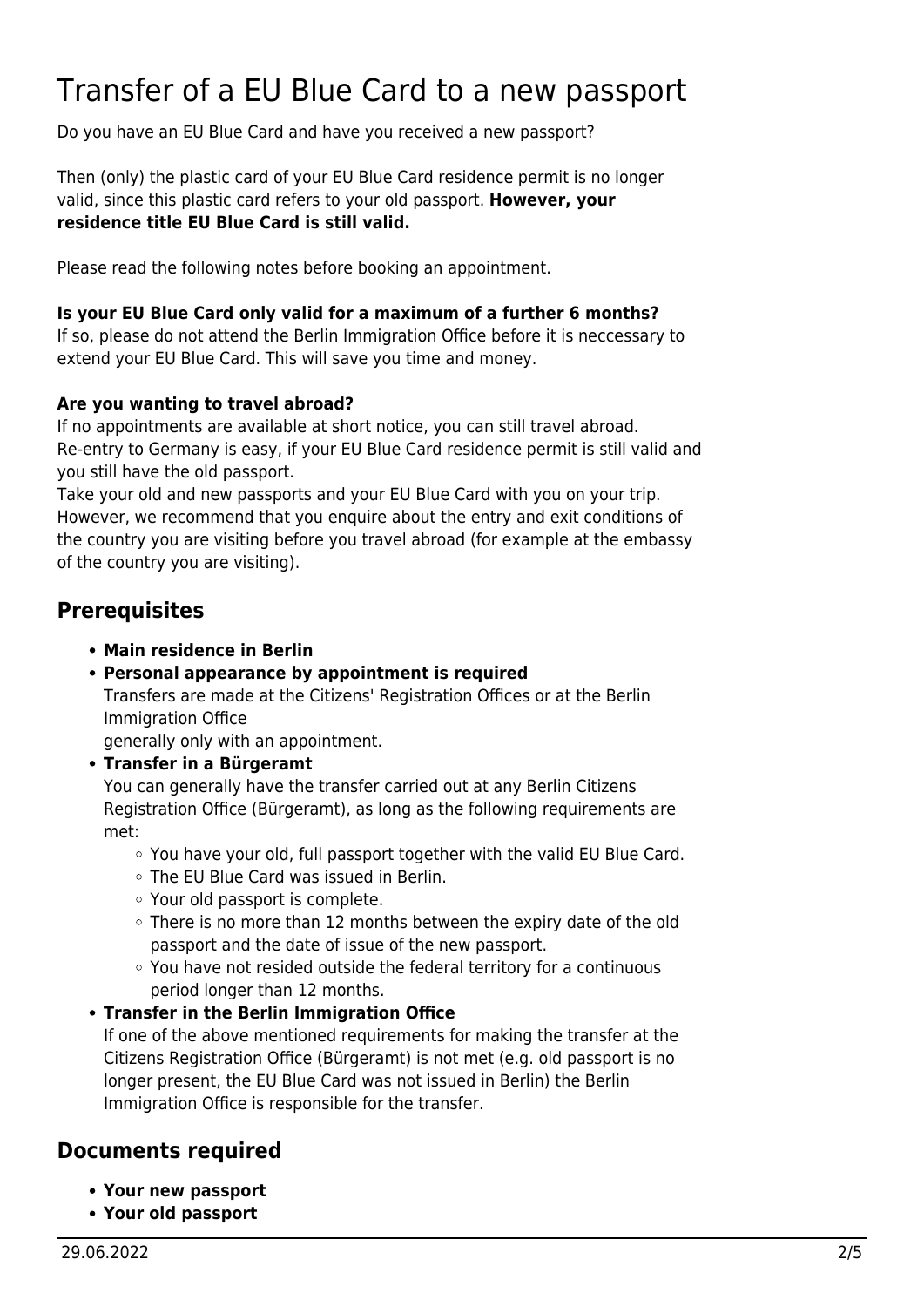If your passport has been stolen and you have reported the theft to the police, please bring the report with you.

- **Your EU Blue Card together with the supplementary sheet**
- **1 current biometric photo**

([https://www.berlin.de/labo/\\_assets/kraftfahrzeugwesen/foto-mustertafel.pdf\)](https://www.berlin.de/labo/_assets/kraftfahrzeugwesen/foto-mustertafel.pdf) 35mm x 45mm, frontal shot with neutral facial expression and closed mouth, looking straight into the camera, light background

### <span id="page-2-0"></span>**Fees**

67.00 euros

For Turkish citizens

- until the age of 24 years: 22.80 euros
- from the age of 24 years: 37.00 euros

# <span id="page-2-1"></span>**Legal basis**

- **§ 45c Aufenthaltsverordnung (AufenthV)** ([https://www.gesetze-im-internet.de/aufenthv/\\_\\_45c.html](https://www.gesetze-im-internet.de/aufenthv/__45c.html))
- **§ 52a Aufenthaltsverordnung (AufenthV)** ([https://www.gesetze-im-internet.de/aufenthv/\\_\\_52a.html\)](https://www.gesetze-im-internet.de/aufenthv/__52a.html)

### <span id="page-2-2"></span>**Average time to process request**

about 4 to 5 weeks

## <span id="page-2-3"></span>**Responsible authority**

You can generally have the transfer carried out at any **Berlin Citizens Registration Office (Bürgeramt)**, as long as the following requirements are met:

- You have your old, full passport.
- The EU Blue Card was issued in Berlin.
- There is no more than 12 months between the expiry date of the old passport and the date of issue of the new passport.
- You have not resided outside the federal territory for a continuous period longer than 12 months.

In all other cases: **Berlin Immigration Office**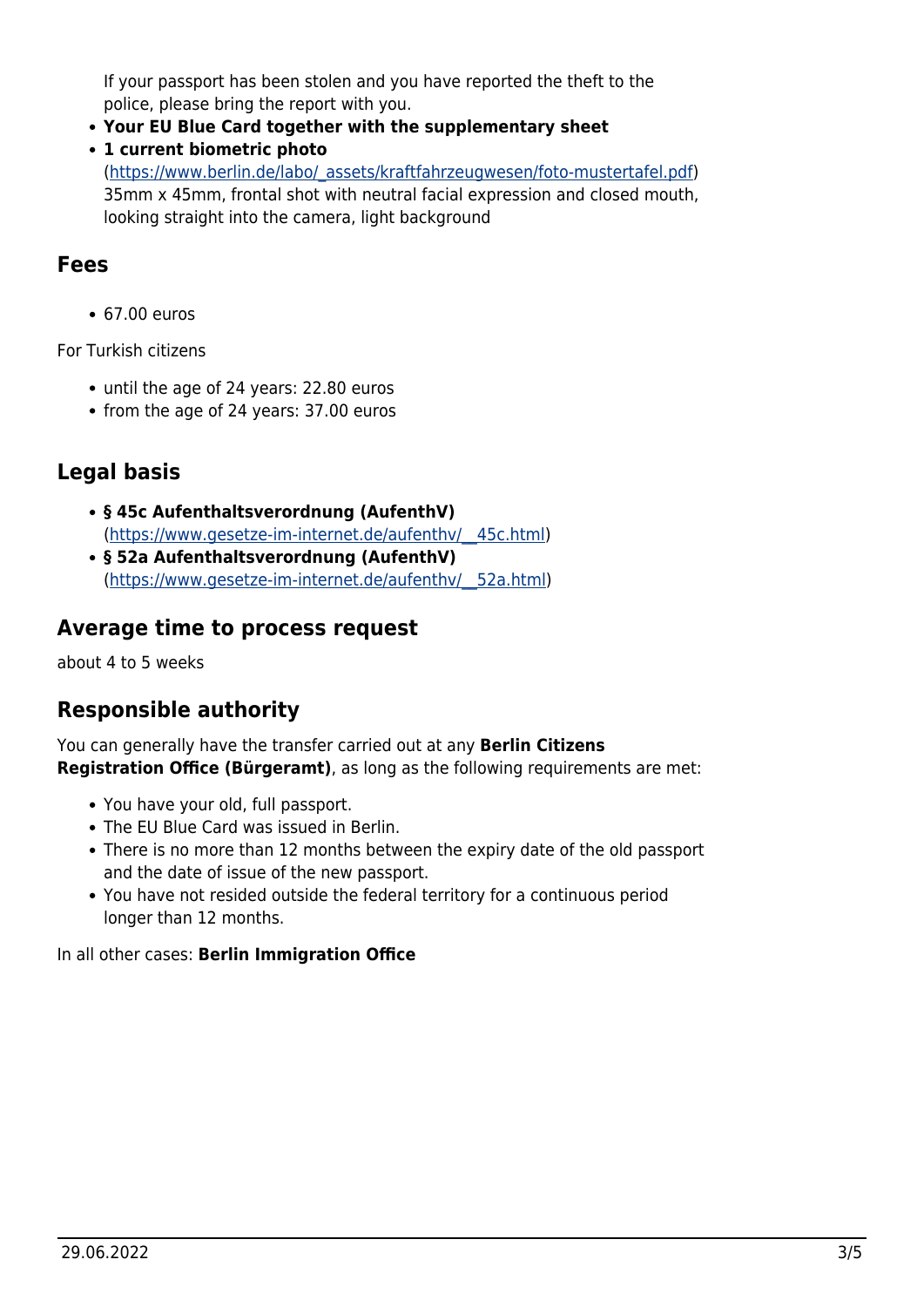# **Information on this location**

# <span id="page-3-0"></span>Bürgeramt Zwickauer Damm

# <span id="page-3-1"></span>**Address**

Zwickauer Damm 52 12353 Berlin

## <span id="page-3-2"></span>**Mailing address**

Karl-Marx-Str. 83 12040 Berlin

# <span id="page-3-3"></span>**Contact**

Telephone: (030) 115 Fax: (030) 90239-4392 Internet: [https://www.berlin.de/ba-neukoelln/politik-und-verwaltung/aemter/amt-fuer-buerge](https://www.berlin.de/ba-neukoelln/politik-und-verwaltung/aemter/amt-fuer-buergerdienste/buergeramt/) [rdienste/buergeramt/](https://www.berlin.de/ba-neukoelln/politik-und-verwaltung/aemter/amt-fuer-buergerdienste/buergeramt/) E-mail: [buergeramt@bezirksamt-neukoelln.de](mailto:buergeramt@bezirksamt-neukoelln.de)

# <span id="page-3-4"></span>**Barrier-free access**

Der barrierefreie Zugang erfolgt über den Eingang zum Parkplatz.



[Explanation of symbols](https://service.berlin.de/hinweise/artikel.2699.php)

# <span id="page-3-5"></span>**Opening hours**

| Monday:   | 08.00-15.00 Uhr (nur mit Termin)            |
|-----------|---------------------------------------------|
| Tuesday:  | 11.00-18.00 Uhr (nur mit Termin)            |
|           | Wednesday: 08.00-13.00 Uhr (nur mit Termin) |
| Thursday: | 11.00-18.00 Uhr (nur mit Termin)            |
| Friday:   | 08.00-13.00 Uhr (nur mit Termin)            |

# <span id="page-3-6"></span>**Additional information**

Sollten Sie eine Barzahlung bevorzugen, buchen Sie bitte Termine am Standort Blaschkoallee oder Rathaus Neukölln.

Telefonische Nachfragen zu Lieferzeiten von Personaldokumenten sind nicht möglich!